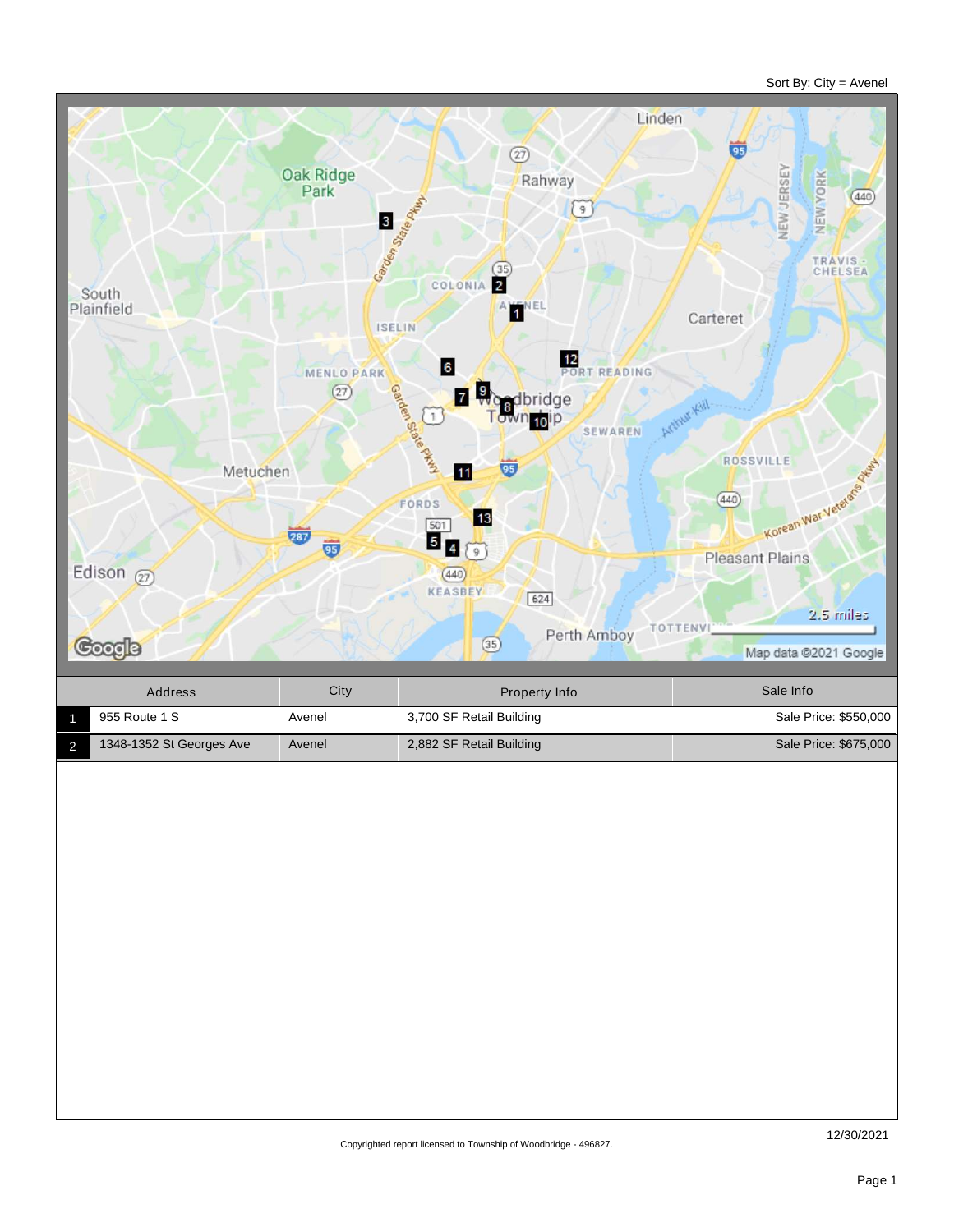Sort By: City = Colonia

| Address |               | City    | <b>Property Info</b>     | Sale Info             |
|---------|---------------|---------|--------------------------|-----------------------|
|         | 526 Inman Ave | Colonia | 3,040 SF Retail Building | Sale Price: \$725,000 |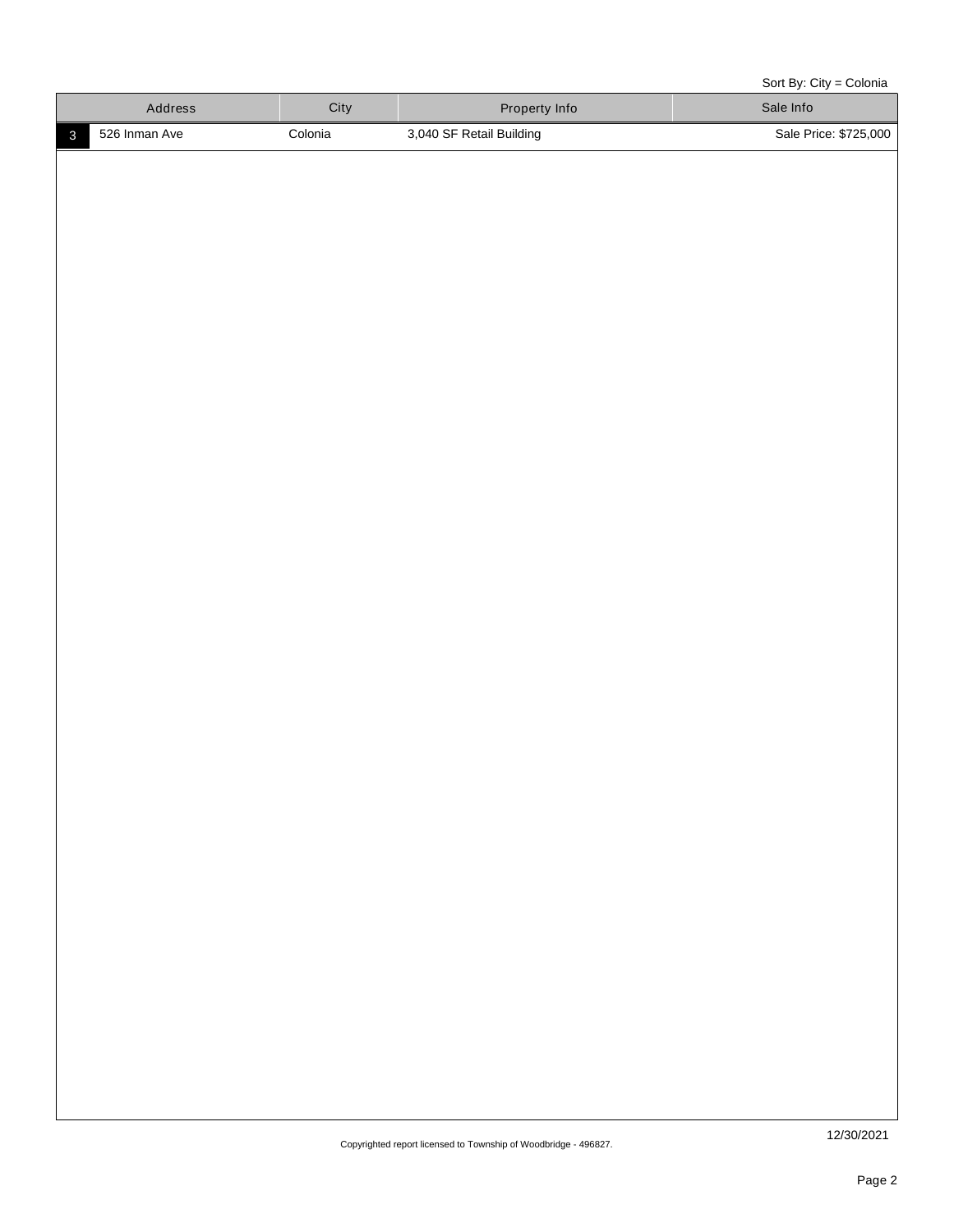Sort By: City = Fords

| Address                                     | City  | Property Info             | $0011$ by: $011y - 10103$<br>Sale Info |
|---------------------------------------------|-------|---------------------------|----------------------------------------|
| 361 New Brunswick Ave<br>$\overline{4}$     | Fords | 10,000 SF Retail Building | Sale Price: \$1,495,000                |
| 485-491 New Brunswick Ave<br>$\overline{5}$ | Fords | 3,398 SF Retail Building  | Sale Price: \$550,000                  |
|                                             |       |                           |                                        |
|                                             |       |                           |                                        |
|                                             |       |                           |                                        |
|                                             |       |                           |                                        |
|                                             |       |                           |                                        |
|                                             |       |                           |                                        |
|                                             |       |                           |                                        |
|                                             |       |                           |                                        |
|                                             |       |                           |                                        |
|                                             |       |                           |                                        |
|                                             |       |                           |                                        |
|                                             |       |                           |                                        |
|                                             |       |                           |                                        |
|                                             |       |                           |                                        |
|                                             |       |                           |                                        |
|                                             |       |                           |                                        |
|                                             |       |                           |                                        |
|                                             |       |                           |                                        |
|                                             |       |                           |                                        |
|                                             |       |                           |                                        |
|                                             |       |                           |                                        |
|                                             |       |                           |                                        |
|                                             |       |                           |                                        |
|                                             |       |                           |                                        |
|                                             |       |                           |                                        |
|                                             |       |                           |                                        |
|                                             |       |                           |                                        |
|                                             |       |                           |                                        |
|                                             |       |                           |                                        |
|                                             |       |                           |                                        |
|                                             |       |                           |                                        |
|                                             |       |                           |                                        |
|                                             |       |                           |                                        |
|                                             |       |                           |                                        |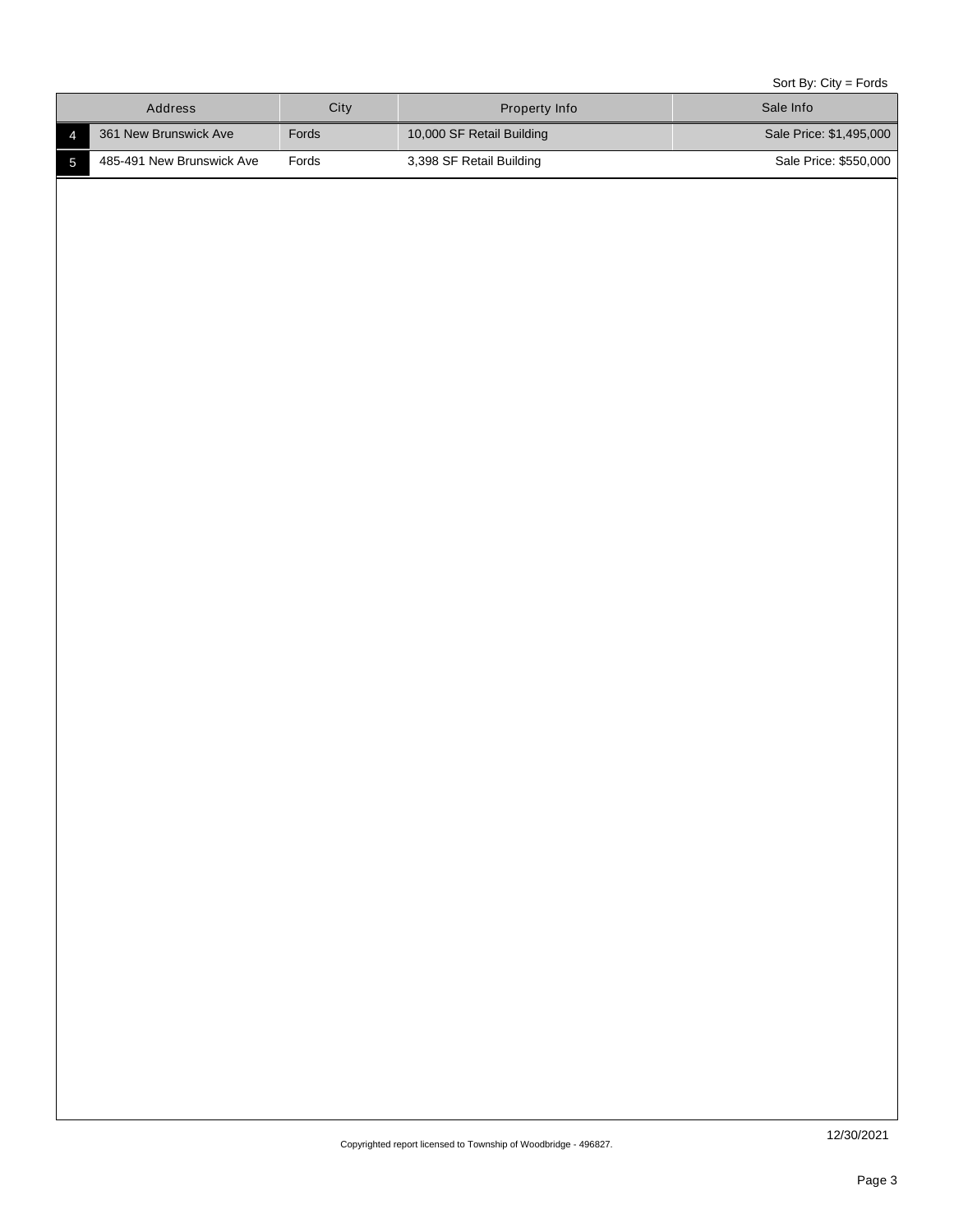Sort By: City = Iselin

| Address            | City          | Property Info             | Sale Info                        |
|--------------------|---------------|---------------------------|----------------------------------|
| 891 Green St       | <b>Iselin</b> | 14,200 SF Retail Building | Sale Price: \$1,500,000          |
| 670 Us Highway 1 N | Iselin        | 7,200 SF Retail Building  | Sale Price: an undisclosed price |
| 780 US Highway 1 N | <b>Iselin</b> | 6,400 SF Retail Building  | Sale Price: an undisclosed price |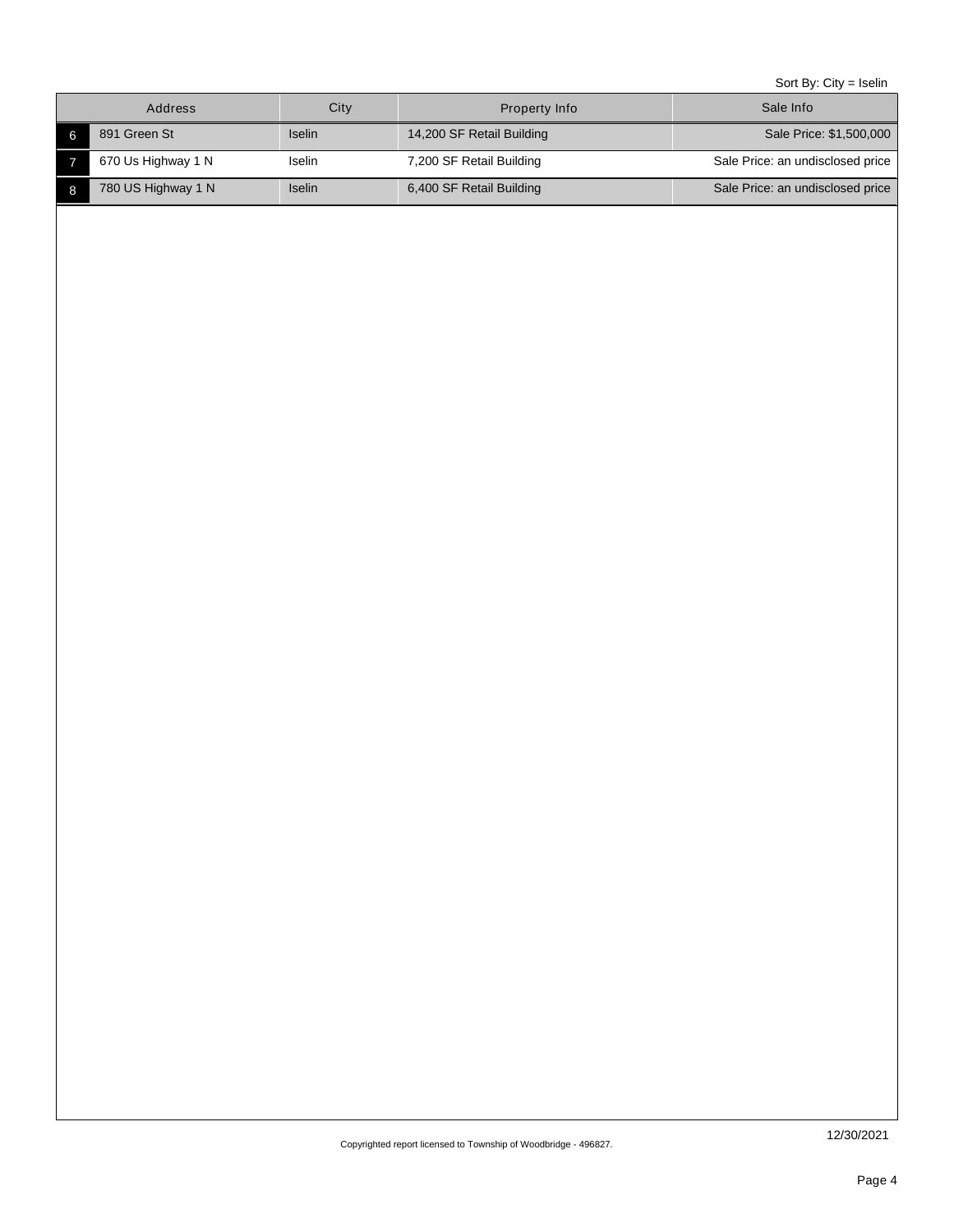|    |                |            |                           | Sort By: $City = Woodbridge$     |
|----|----------------|------------|---------------------------|----------------------------------|
|    | Address        | City       | Property Info             | Sale Info                        |
|    | 400 Green St   | Woodbridge | 12,130 SF Retail Building | Sale Price: \$1,300,000          |
| 10 | 96 Main St     | Woodbridge | 4,000 SF Retail Building  | Sale Price: \$1,850,000          |
|    | 587 Main St    | Woodbridge | 6,000 SF Retail Building  | Sale Price: \$3,450,000          |
| 12 | 800 Rahway Ave | Woodbridge | 11,919 SF Retail Building | Sale Price: an undisclosed price |
| 13 | 545 Route 9 N  | Woodbridge | 4,048 SF Retail Building  | Sale Price: an undisclosed price |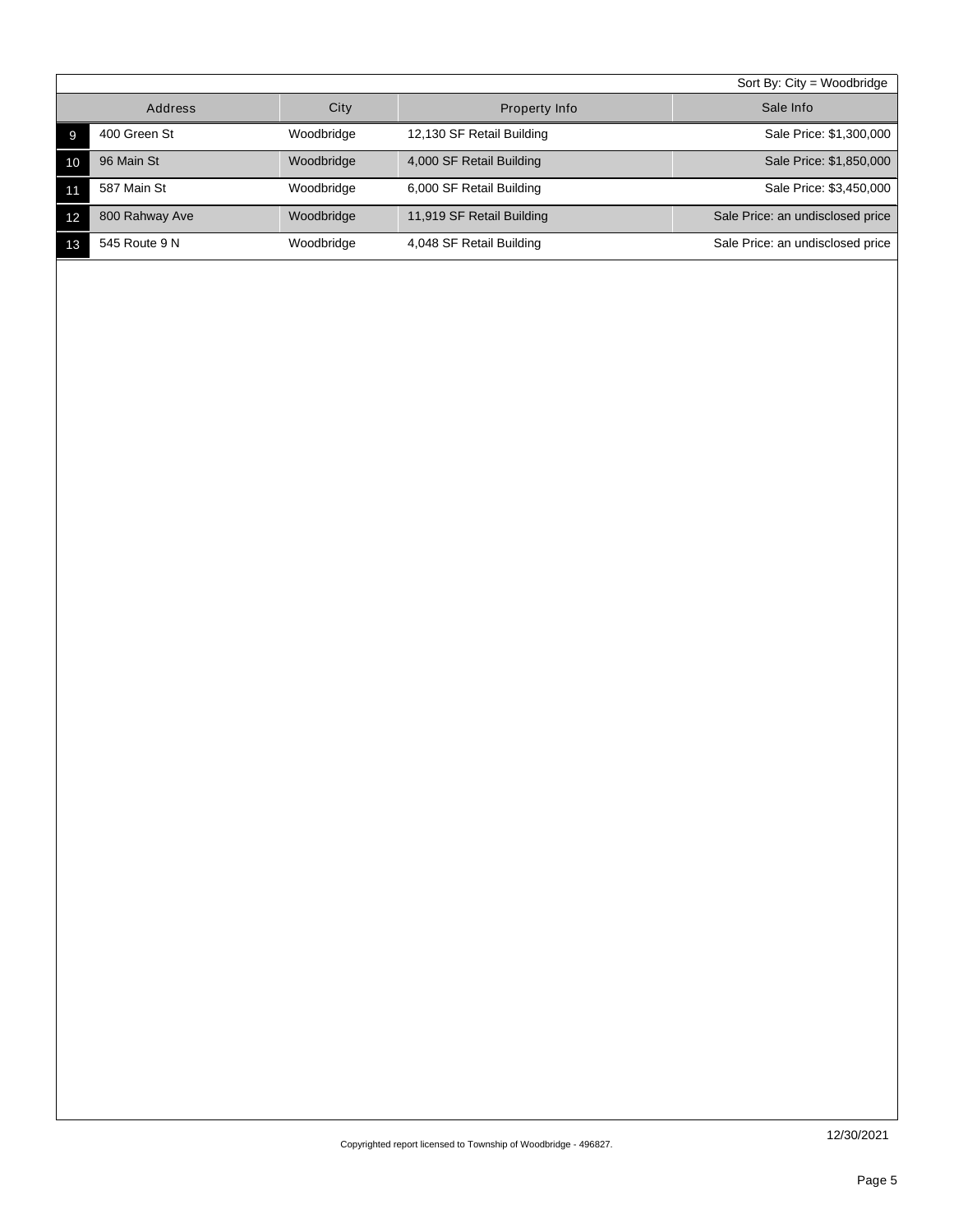| 400 Green St<br>Woodbridge, NJ 07095 - North Edison/Woodbridge Submarket<br>12,130 SF Retail Freestanding Building Built in 1940<br>Property is for sale at \$1,300,000 (\$107.17/SF)                                                                                                                                                          |                                             |
|------------------------------------------------------------------------------------------------------------------------------------------------------------------------------------------------------------------------------------------------------------------------------------------------------------------------------------------------|---------------------------------------------|
| Investment Information                                                                                                                                                                                                                                                                                                                         |                                             |
| Sale Price: \$1,300,000<br>Price/SF: \$107.17<br>Cap Rate: -<br>Sale Status: Active                                                                                                                                                                                                                                                            |                                             |
| Sale Conditions: -<br>Sale Type: Investment Or Owner User                                                                                                                                                                                                                                                                                      |                                             |
| Days On Market: 1,218                                                                                                                                                                                                                                                                                                                          |                                             |
| <b>Investment Notes</b>                                                                                                                                                                                                                                                                                                                        |                                             |
| 13' Clear Ceiling Heights<br>Gas Heat<br>60 car parking<br>2 overhead doors<br>1 truck dock<br>$1.09$ acres<br>B-3 Retail zoning                                                                                                                                                                                                               | Jansen River<br>$\left(9\right)$<br>Larsens |
| <b>Center Information</b>                                                                                                                                                                                                                                                                                                                      | Green St                                    |
| Center Size: 12,130 SF<br>Center Type: Freestanding<br>Bldg Status: Built 1940<br>Zoning: B-3<br>% Leased: 100.0%<br>Owner Type: No<br>Total Avail: 12,130 SF<br>Land Area: 1.09 AC<br>Rent/SF/Yr: For Sale<br>Bldg Vacant: 0 SF<br>Owner Occupied: Yes<br>Lot Dimensions: -<br>Stories: 1<br>Tenancy: Single Tenant<br>Elevators: -<br>CAM: - | Queen                                       |
| Loading Docks: 1 ext<br>Ceiling Height: 13'                                                                                                                                                                                                                                                                                                    |                                             |
| Traffic Count: 27,000 cars per day on US Route 9<br>Parking: 60 Surface Spaces are available; Ratio of 4.95/1,000 SF<br>Parcel Number: 25-00404-281-00001-032                                                                                                                                                                                  | 250 yds                                     |
|                                                                                                                                                                                                                                                                                                                                                |                                             |
|                                                                                                                                                                                                                                                                                                                                                | Map data @2021                              |

Copyrighted report licensed to Township of Woodbridge - 496827.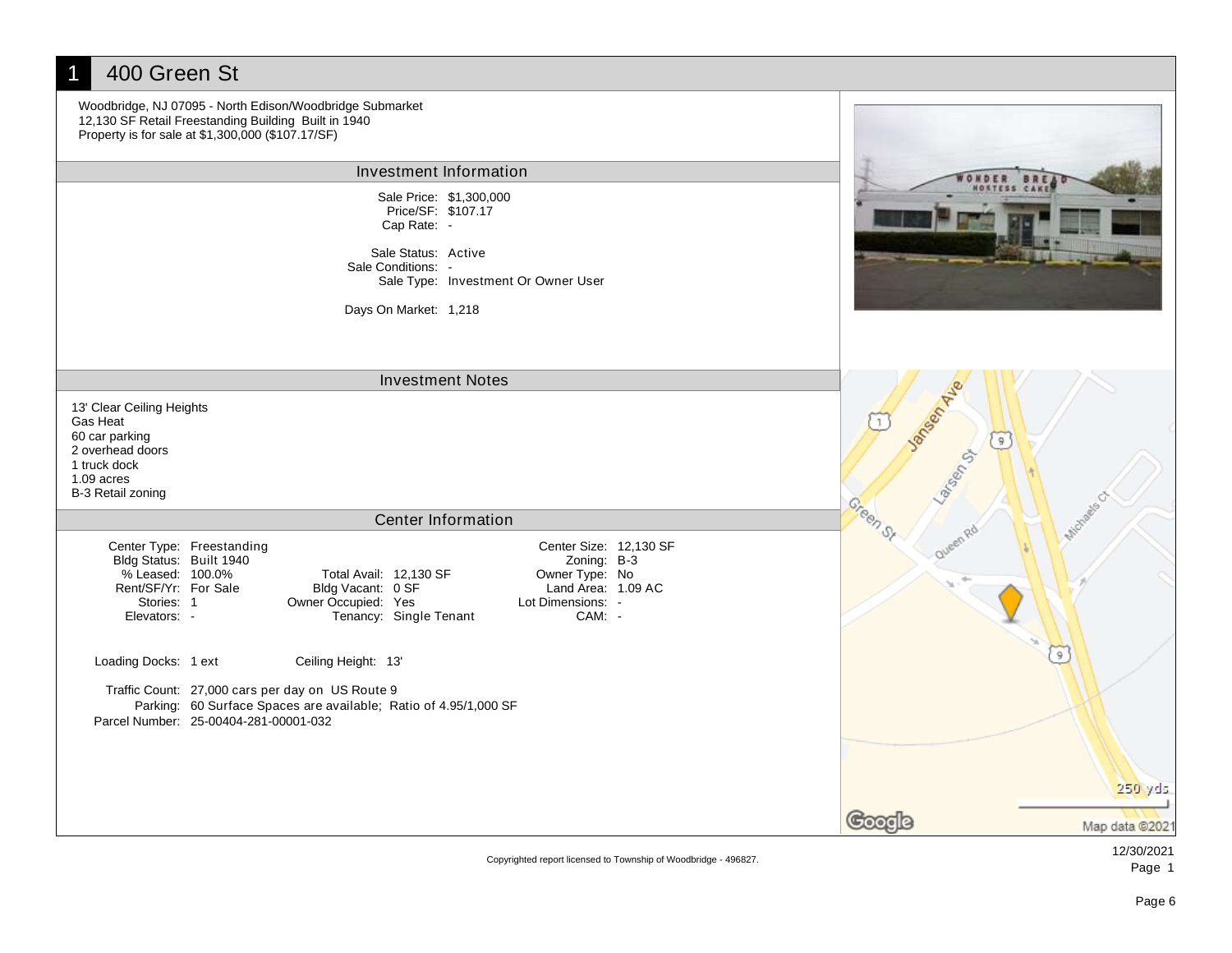# 2 891 Green St - INDUS STAR AUTO

Iselin, NJ 08830 - North Edison/Woodbridge Submarket 14,200 SF Retail Auto Repair Building Built in 2005 Property is for sale at \$1,500,000 (\$105.63/SF)

#### Investment Information

Sale Price: \$1,500,000 Cap Rate: - Price/SF: \$105.63

Sale Status: Active Sale Type: Owner User Sale Conditions: Business Value Included

Days On Market: 6

### Investment Notes

Flourishing running 5 bay auto repair business. Owner retiring.

### Center Information

Center Type: Auto Repair Bldg Status: Built 2005 Rent/SF/Yr: For Sale % Leased: 100.0% Stories: 1 Elevators: -

Bldg Vacant: 0 SF Total Avail: 14,200 SF Owner Occupied: No Lot Dimensions: 121x118<br>
Tenancy: Single Tenant CAM: -Tenancy: Single Tenant

Loading Docks: - Ceiling Height: 15'

Street Frontage: 121 feet on Green St Parking: 12 Surface Spaces are available; Ratio of 0.85/1,000 SF Parcel Number: 25-00380-0000-00011





Copyrighted report licensed to Township of Woodbridge - 496827.

Owner Type: No

Center Size: 14,200 SF Zoning: R 6 Land Area: 0.33 AC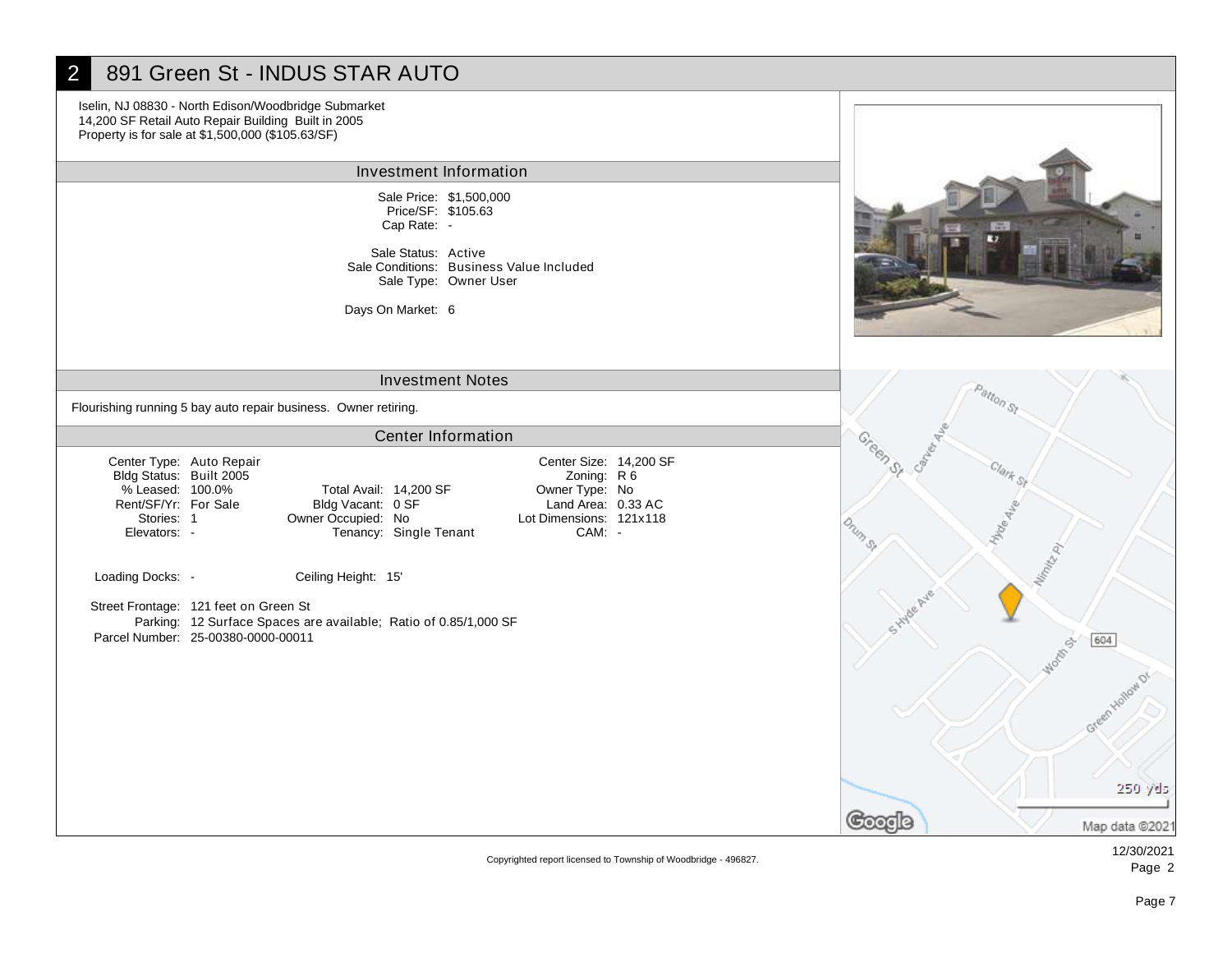

#### 12/30/2021 Page 3

Copyrighted report licensed to Township of Woodbridge - 496827.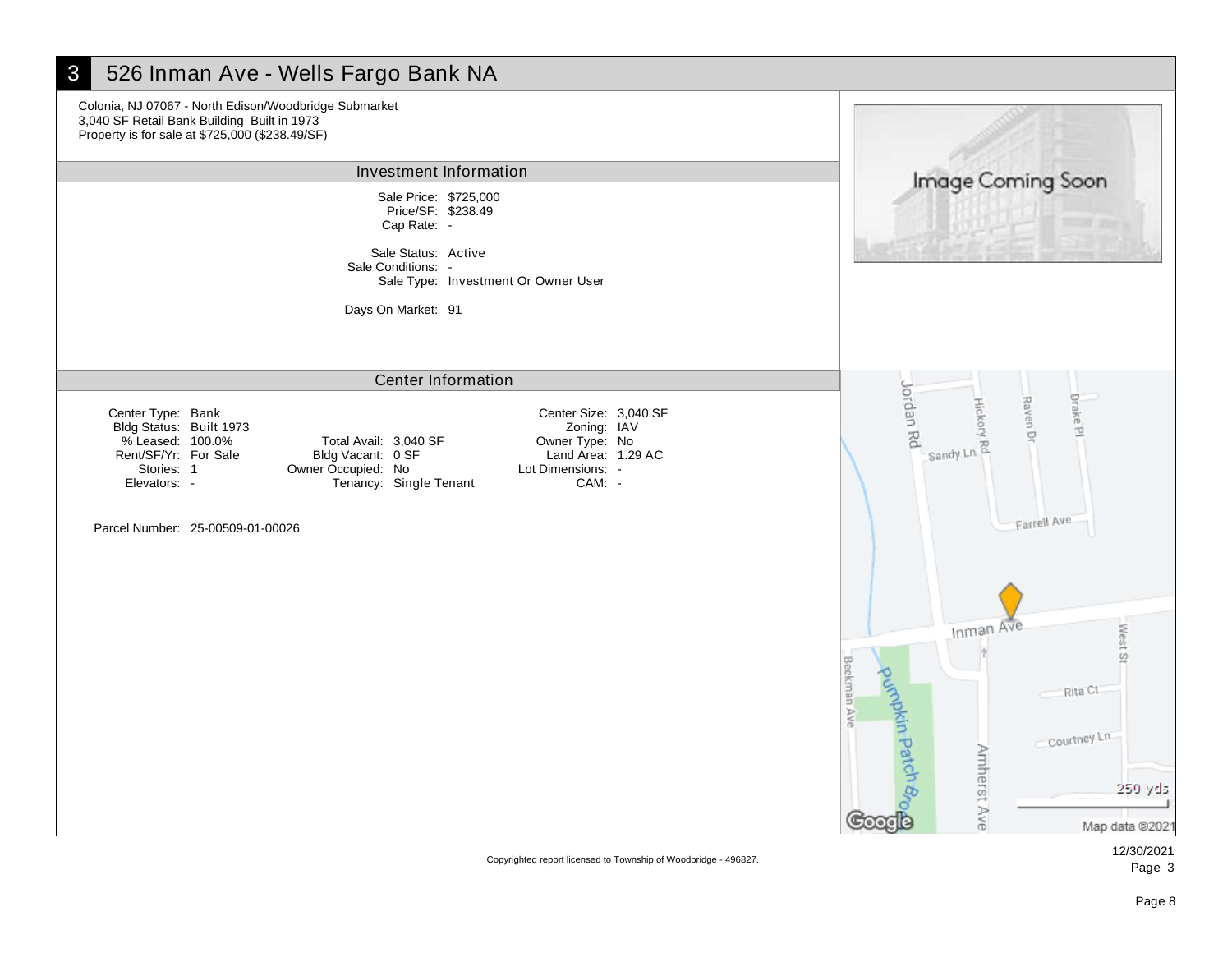

Copyrighted report licensed to Township of Woodbridge - 496827.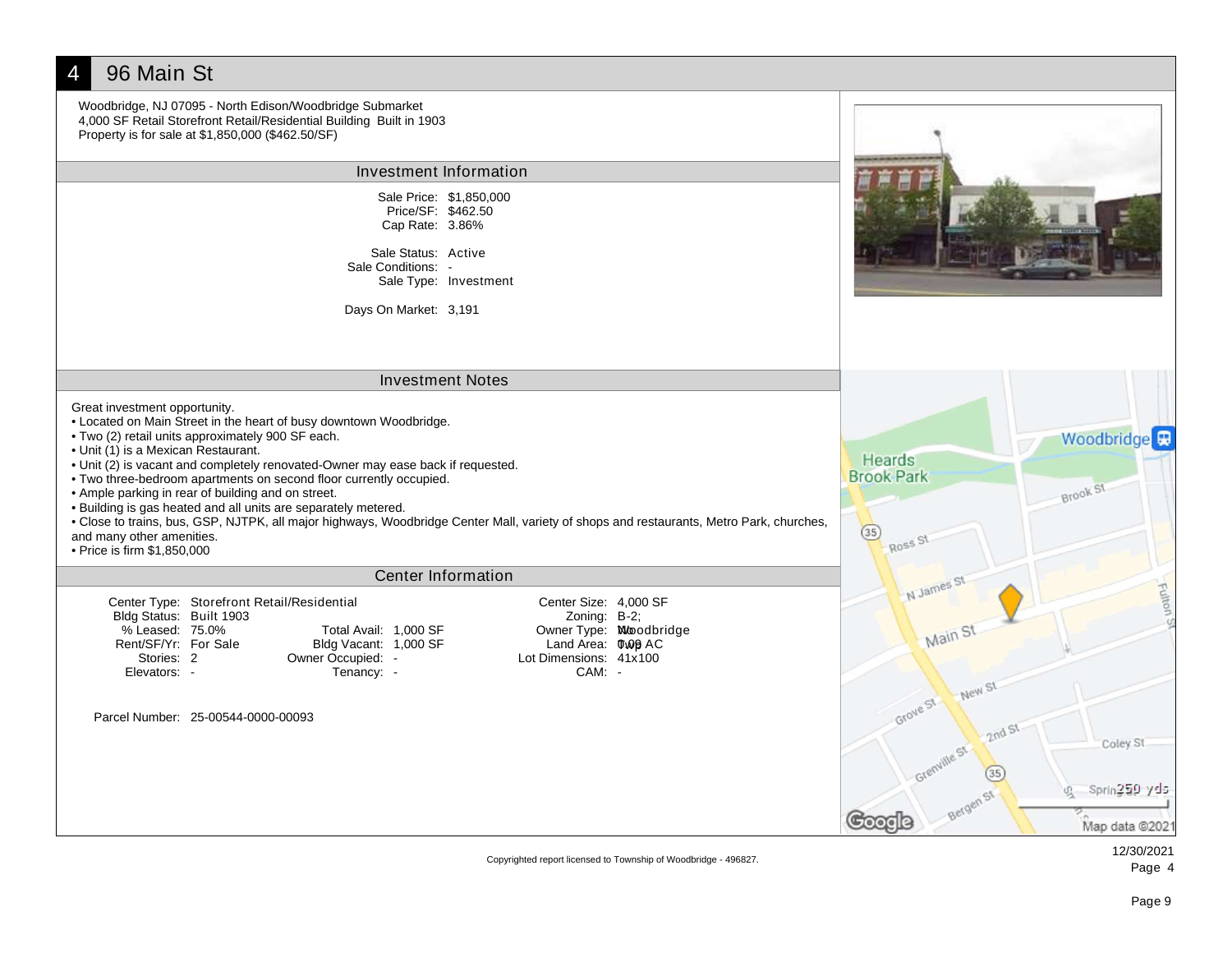# 5 587 Main St - Sovereign Bank

Woodbridge, NJ 07095 - North Edison/Woodbridge Submarket 6,000 SF Retail Bank Building Built in 1980 Property is for sale at \$3,450,000 (\$575.00/SF)

Investment Information

Sale Price: \$3,450,000 Cap Rate: - Price/SF: \$575.00

Sale Status: Active Sale Type: Investment Sale Conditions: Investment Triple Net

Days On Market: 65

### Investment Notes

Jason Maier, NJ Lic #1537436

Stan Johnson Company is pleased to exclusively offer for sale the fee simple interest asset located at 587 Main Street in Woodbridge, New Jersey (the "Property"). The six remaining years of income are guaranteed by Santander Bank (NYSE: SAN) with Landlord responsibilities limited only to a one-time tenant-elected roof replacement of up to 60% of the total cost. The Property is situated on a 2. 59-acre parcel, rare for a bank of its size, providing investors a unique value-add and future redevelopment opportunity. The Property boasts a close proximity to New York City and possesses a strategic location along the New Jersey Turnpike / I-95, connecting Philadelphia and New York City. This heavily trafficked route backs up to the Property, providing visibility from nearly 200,000 vehicles daily. In addition, the Property draws from the affluent, heavily populated suburb of Woodbridge, and the more than 330,000 local residents. Founded in 1902, Santander Bank (NYSE: SAN) is one of the country's largest retail and commercial banks with \$89.5 billion in assets and over \$67 billion in deposits. The company is rated A- by Standard & Poor's and Baa1 by Moody's. Center Information

| Center Type: Bank       |                   |
|-------------------------|-------------------|
| Bldg Status: Built 1980 |                   |
| % Leased: 100.0%        | Total.            |
| Rent/SF/Yr: For Sale    | <b>Bldg Va</b>    |
| Stories: 1              | <b>Owner Occu</b> |
| Elevators: -            | Ten               |
|                         |                   |

Bldg Vacant: 0 SF Avail: 0 SF owner Corp. The Lot Dimensions: nancy: Single Tenant CAM: -

Owner Type: Woodbridge Zoning: B-3, Land Area: Twp 2.59 AC

Center Size: 6,000 SF

Street Frontage: 188 feet on Main Parking: 70 Surface Spaces are available; Ratio of 10.00/1,000 SF Amenities: Drive Thru Parcel Number: 25-00190-0000-00001-00A2



,,,,,,,,,,,,,,

Copyrighted report licensed to Township of Woodbridge - 496827.

12/30/2021 Page 5

Map data @202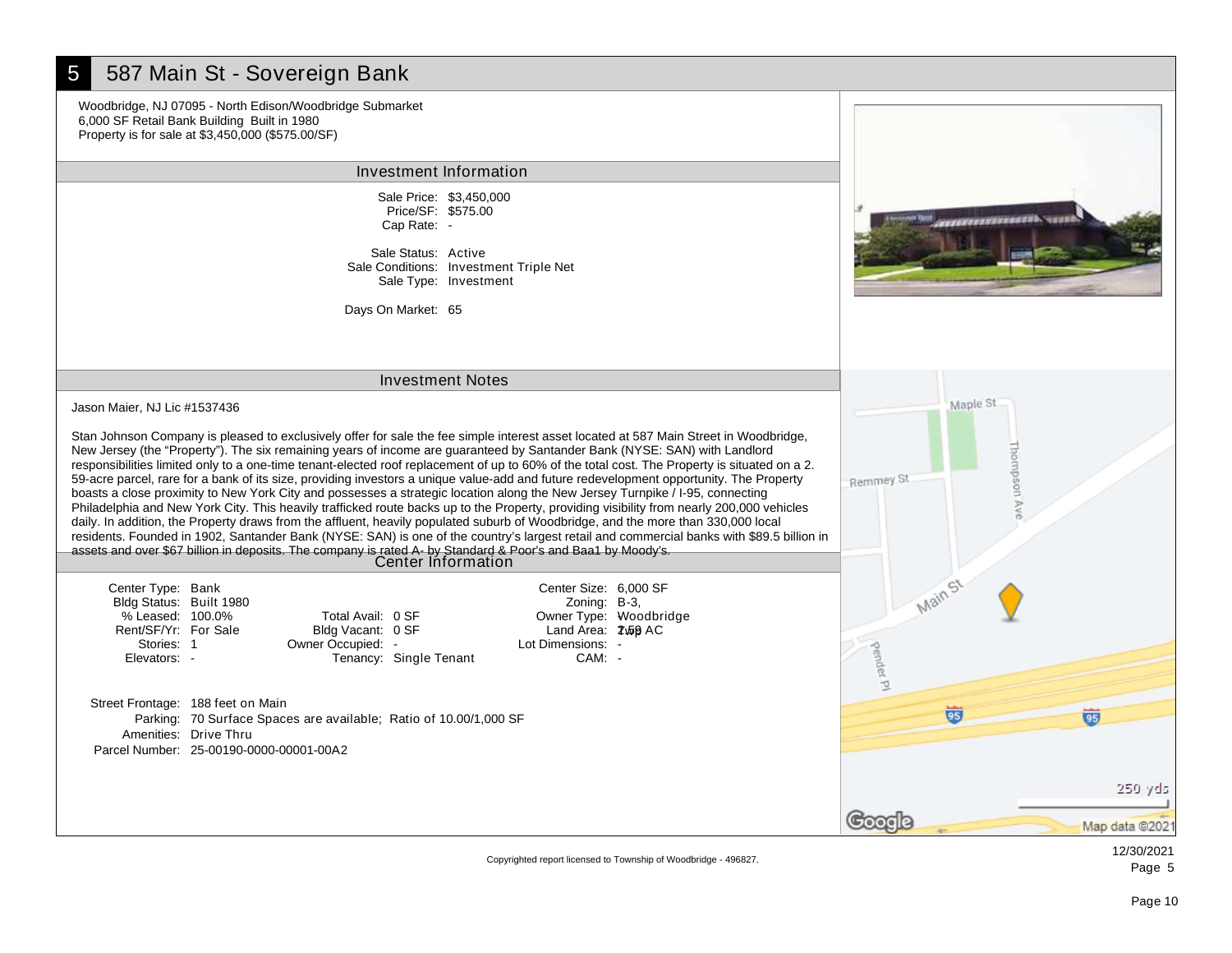# **6** 361 New Brunswick Ave

Fords, NJ 08863 - North Edison/Woodbridge Submarket 10,000 SF Retail Service Station Building Built in 1935 Property is for sale at \$1,495,000 (\$149.50/SF)

#### Investment Information

Sale Price: \$1,495,000 Cap Rate: - Price/SF: \$149.50

Sale Status: Active Sale Type: Investment Or Owner User Sale Conditions: -

Days On Market: 239



Corey St

Crows Mill Rd

Maxwell Ave

 $S_{B_{TOO_K}}$ 

Crows Mile

Louis<sub>St</sub>

Hornsby<sub>St</sub>

 $P_{ay_{lik}S_t}$ 

Sunnyview Olo

ooode

#### Investment Notes

Available:

7,500 SF Commercial/Retail (First Floor); 500 SF Mezzanine Office; 2,000 SF Office/Residential(Second/Third Floor) Potential Rental Income includes 2-3 Bedroom/2 Bathroom Apt Zoning: NBA-C New Brunswick Avenue Commercial Rehabilitation Zone Utilities: City Water/City Sewer. Natural Gas Heat Electric: 3 Phase, Heavy Power Plumbing: City Sewer/Bathrooms on all levels Loading: 6 overhead garage doors of varying sizes

#### Center Information

Center Type: Service Station Bldg Status: Built 1935 Rent/SF/Yr: For Sale % Leased: 100.0% Stories: 3 Elevators: -

Bldg Vacant: 0 SF Total Avail: 10,000 SF Owner Occupied: - Lot Dimensions: -

Owner Type: - Center Size: 10,000 SF Zoning: NBA-C Land Area: 0.23 AC Tenancy:  $\sim$  CAM: -

Parcel Number: 25-00054-03-00001

Map data @2021

olive St

Parker<sub>PI</sub>

New Brunswick Ave

Douglas<sub>St</sub>

E.William St

Copyrighted report licensed to Township of Woodbridge - 496827.

12/30/2021 Page 6

250 yds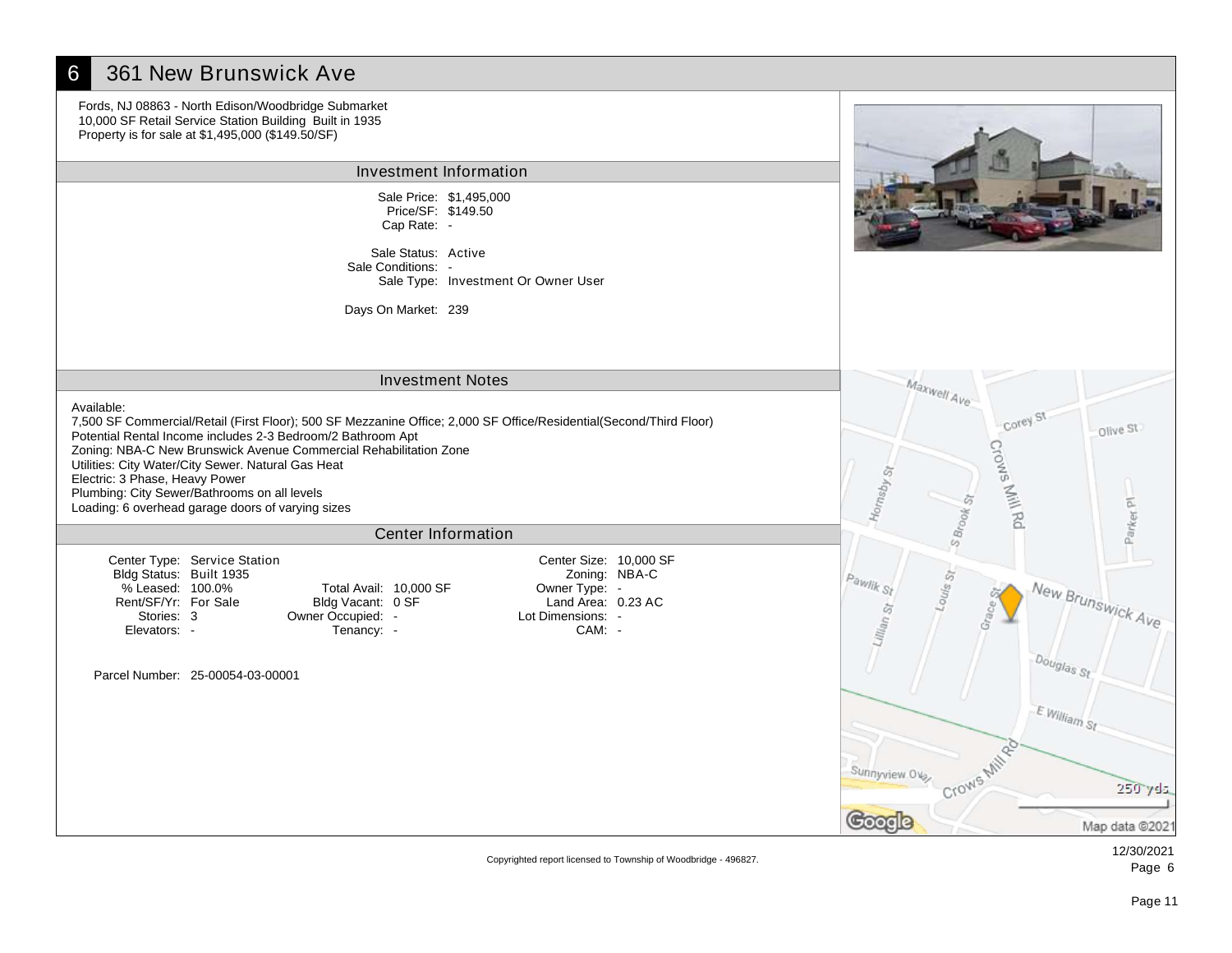# 485-491 New Brunswick Ave

Fords, NJ 08863 - North Edison/Woodbridge Submarket 3,398 SF Retail Storefront Building Built in 1950 Property is for sale at \$550,000 (\$161.86/SF)

#### Investment Information

Sale Price: \$550,000 Cap Rate: - Price/SF: \$161.86

Sale Status: Active Sale Type: Owner User Sale Conditions: -

Days On Market: 212

# Investment Notes

Commercial building for sale in Fords

## Center Information

Center Type: Storefront Owner Type: - Bldg Status: Built 1950 Bldg Vacant: 0 SF Total Avail: 3,398 SF Rent/SF/Yr: For Sale % Leased: 100.0% Stories: 1 Elevators: - Owner Occupied: No Lot Dimensions: - Center Size: 3,398 SF Zoning: NBA-C Land Area: 0.11 AC Tenancy: Multiple Tenant Loading Docks: None Ceiling Height: -Street Frontage: 80 feet on New Brunswick Ave 61 feet on Paul St

Parking: 6 free Surface Spaces are available; Ratio of 1.77/1,000 SF Parcel Number: 25-00059-02-00232

3rd St

Corrielle<sup>51</sup>

March<sub>PI</sub>

Google

501

 $A_{n_{na} s_t}$ 

lan<sub>A</sub>



Fairfield Ave

Hamilton Ave

Maxwell Ave

Copyrighted report licensed to Township of Woodbridge - 496827.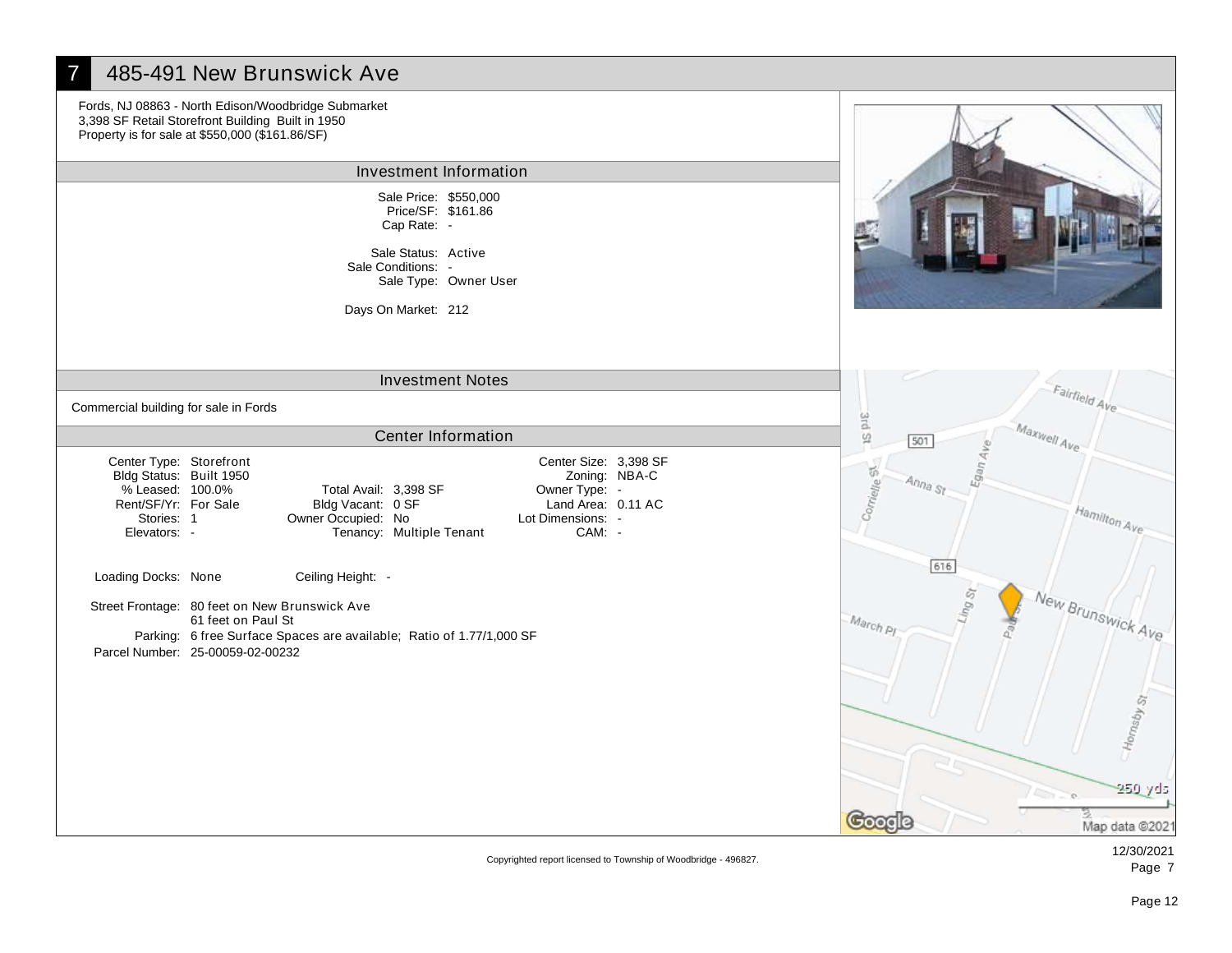### 8 800 Rahway Ave - Ariana's Grand Woodbridge, NJ 07095 - North Edison/Woodbridge Submarket 11,919 SF Retail Restaurant Building Built in 1996 Property is for sale at an undisclosed price Investment Information Sale Price: For Sale Price/SF: - Cap Rate: - Sale Status: Active Sale Conditions: - Sale Type: Owner User Days On Market: 114 Investment Notes Kings Rahway Ave Featured for sale is a long-standing catering facility in a prominent location. Both business and property being sold together. The fully renovated facility features a large ball room, cocktail room, bridal suite, multiple sets of restrooms, and as well as additional private rooms and a full kitchen on the lower level. This venue also offers the unique advantage of having the ability to host large scale events outdoors. This Business includes liquor license, kitchen, inventory, and more. Call for further details and pricing.  $Duke$  Dr Center Information Center Type: Restaurant Center Size: 11,919 SF Rahway Ave Zoning: MF Bldg Status: Built 1996 % Leased: 0.0% Total Avail: 11,919 SF Owner Type: - Rent/SF/Yr: For Sale Land Area: 4.55 AC Bldg Vacant: 11,919 SF Owner Occupied: Lot Dimensions: Stories: 2 Elevators: - Tenancy: Single Tenant CAM: -East Ave Street Frontage: 117 feet on Rahway Avenue Traffic Count: 0 cars per day on Rahway Avenue  $E_{Prospect Ave}$ Parking: Ratio of 0.00/1,000 SF Hillside PJ Parcel Number: 25-00592-0000-00001 Craske St 250 yds Schoder Ave 200ale Map data @2021

Copyrighted report licensed to Township of Woodbridge - 496827.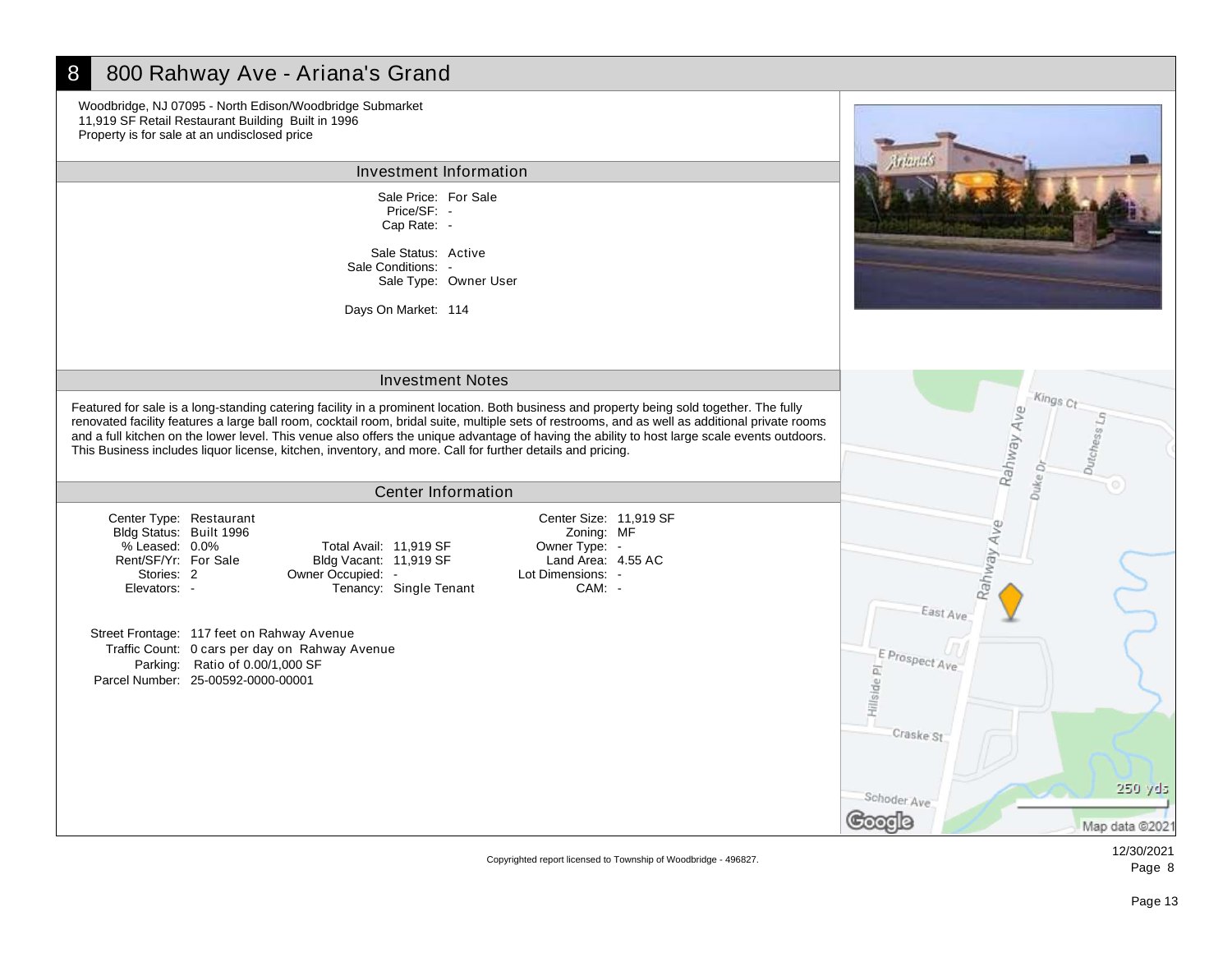#### 9 955 Route 1 S Avenel, NJ 07001 - North Edison/Woodbridge Submarket For Sale 3,700 SF Retail Storefront Retail/Residential Building Built in 1977 955 Route 1 & 9, Avenel (Woodbridge), New Jersey Property is for sale at \$550,000 (\$148.65/SF) ±15,002 Sq. Ft. Lot- Developable Investment Opportunity OR Current Use is Operational Motel Business Investment Information Excluded Lot Excluded Lot Sale Price: \$550,000 Price/SF: \$148.65 Cap Rate: - **Subject Property** Corner Lo Sale Status: Active Route 1 & 9<br>\$8,800+ Traffic Count Per Day Sale Conditions: - Sale Type: Investment Or Owner User **Bill Hettler** Days On Market: 98 LOGISTIC REALTY<br>commercial real estate services 732.738.8888 bill@logisticrealty.com Investment Notes ±15,002 Sq. Ft. Lot with Approx. 3,600 Sq. Ft. Existing Residential/Motel Development Site OR Conversion to Most General Commercial Uses Possible OR Current Use is Operational Motel Business  $9<sup>1</sup>$ Zoning: Route 1 Redevelopment. Current Use is 10 Unit Motel- 8 Efficiencies and 2 Apartments: 1BR & 3BR both w/Kitchens. Approximately 3,600 Sq. Ft. of Existing Buildings– 2,400 Single Story Motel & 1,200 Sq. Ft. 2 Family Home. Redevelopment Opportunity– Zoning Allows All General Commercial Uses. Utilities: Gas, City Water, & Sewer All Direct on Route 1/9 and Currently Existing On Site. Taxes: \$ 16,312.00 (2020) Sale Price: \$ 550,000.00 This Listing Is Available and Has Been Put on the Marker 9-23-21. Property being sold as is, where is only contingent on Environmental. DO NOT DISTURB the property without speaking with broker prior, as there is an operational motel business on site with employees and

# Center Information

| Bldg Status: Built 1977 | Center Type: Storefront Retail/Residential |                          | Center Size: 3,700 SF        | Zoning: Commercial/ |
|-------------------------|--------------------------------------------|--------------------------|------------------------------|---------------------|
| % Leased: 100.0%        | Total Avail: 3,600 SF                      |                          | Owner Type: <b>Rb1</b> Redev |                     |
| Rent/SF/Yr: For Sale    | Bldg Vacant: 0 SF                          |                          | Land Area: 0.34 AC           |                     |
| Stories: 2              | Owner Occupied: -                          |                          | Lot Dimensions: 150x100      |                     |
| Elevators: -            |                                            | Tenancy: Multiple Tenant | CAM: -                       |                     |
|                         |                                            |                          |                              |                     |

Street Frontage: 210 feet on Route 1 & 9 325 feet on Wylie Street

Map data @2021

US HAWLY

Tappen St

pooale

Copyrighted report licensed to Township of Woodbridge - 496827.

250 yds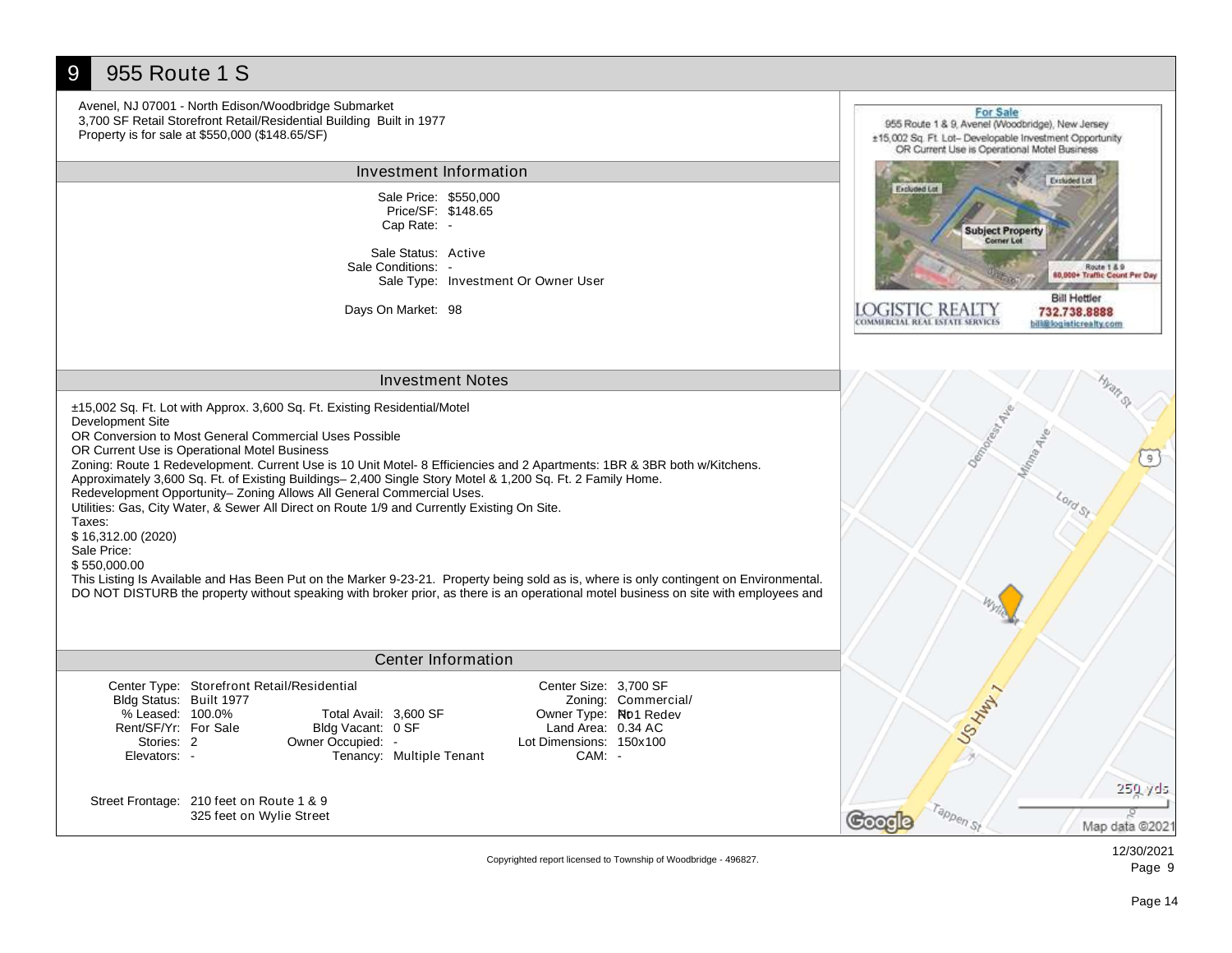| Parking: Ratio of 0.00/1,000 SF<br>Parcel Number: 25-00825-0000-00049 |
|-----------------------------------------------------------------------|
|                                                                       |
|                                                                       |
|                                                                       |
|                                                                       |
|                                                                       |
|                                                                       |
|                                                                       |
|                                                                       |
|                                                                       |
|                                                                       |
|                                                                       |
|                                                                       |
|                                                                       |
|                                                                       |
|                                                                       |
|                                                                       |
|                                                                       |
|                                                                       |
|                                                                       |
|                                                                       |
|                                                                       |
|                                                                       |
|                                                                       |
|                                                                       |
|                                                                       |
|                                                                       |
|                                                                       |
|                                                                       |
|                                                                       |
|                                                                       |
|                                                                       |
|                                                                       |
|                                                                       |
|                                                                       |
|                                                                       |
|                                                                       |
|                                                                       |
|                                                                       |
|                                                                       |
|                                                                       |
|                                                                       |
|                                                                       |
|                                                                       |
|                                                                       |
|                                                                       |
|                                                                       |
|                                                                       |
|                                                                       |
|                                                                       |
|                                                                       |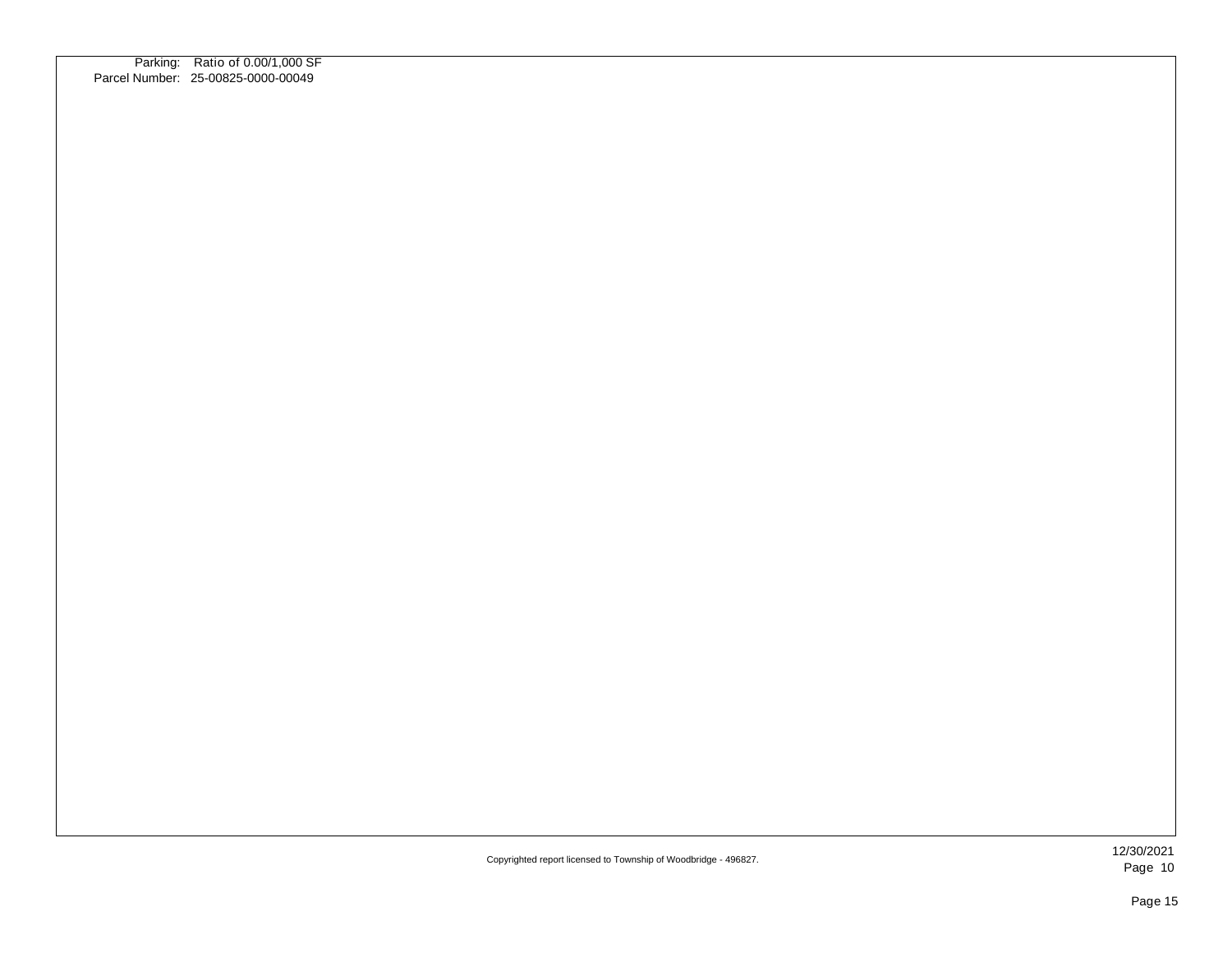| 545 Route 9 N<br>10                                                                                                                                                                                                                                                                                                                        |                                                                                                                           |
|--------------------------------------------------------------------------------------------------------------------------------------------------------------------------------------------------------------------------------------------------------------------------------------------------------------------------------------------|---------------------------------------------------------------------------------------------------------------------------|
| Woodbridge, NJ 07095 - South Edison Submarket<br>4,048 SF Retail Freestanding Building Built in 1980<br>Property is for sale at an undisclosed price                                                                                                                                                                                       |                                                                                                                           |
| Investment Information                                                                                                                                                                                                                                                                                                                     |                                                                                                                           |
| Sale Price: For Sale<br>Price/SF:<br>Cap Rate: -                                                                                                                                                                                                                                                                                           |                                                                                                                           |
| Sale Status: Active<br>Sale Conditions: -<br>Sale Type: Investment Or Owner User                                                                                                                                                                                                                                                           |                                                                                                                           |
| Days On Market: 91                                                                                                                                                                                                                                                                                                                         |                                                                                                                           |
| <b>Investment Notes</b>                                                                                                                                                                                                                                                                                                                    |                                                                                                                           |
| 4,048 SF building on 0.85 AC<br>Currently "Antonio's Pasta" food processing facility<br>Taxes: \$25,000<br>25 parking spaces<br>Zoning B-3                                                                                                                                                                                                 | (184)                                                                                                                     |
| Center Information                                                                                                                                                                                                                                                                                                                         |                                                                                                                           |
| Center Size: 4,048 SF<br>Center Type: Freestanding<br>Bldg Status: Built 1980<br>Zoning: B-3<br>% Leased: 0.0%<br>Total Avail: 4,048 SF<br>Owner Type: -<br>Land Area: 0.85 AC<br>Rent/SF/Yr: For Sale<br>Bldg Vacant: 4,048 SF<br>Owner Occupied: No<br>Lot Dimensions: -<br>Stories: 1<br>Tenancy: Single Tenant<br>Elevators: -<br>CAM: | 184)<br>Amy Way                                                                                                           |
| Street Frontage: 82 feet on Route 9<br>Parking: Ratio of 6.18/1,000 SF<br>Amenities: Signage<br>Parcel Number: 25-00008-04-00001-02                                                                                                                                                                                                        | Clembil <sub>Cr</sub><br>Garden State Pkwy (Toll road)<br>Longites Cit<br>Vouls St<br>250 yds<br>Map data @2021<br>Google |

Copyrighted report licensed to Township of Woodbridge - 496827.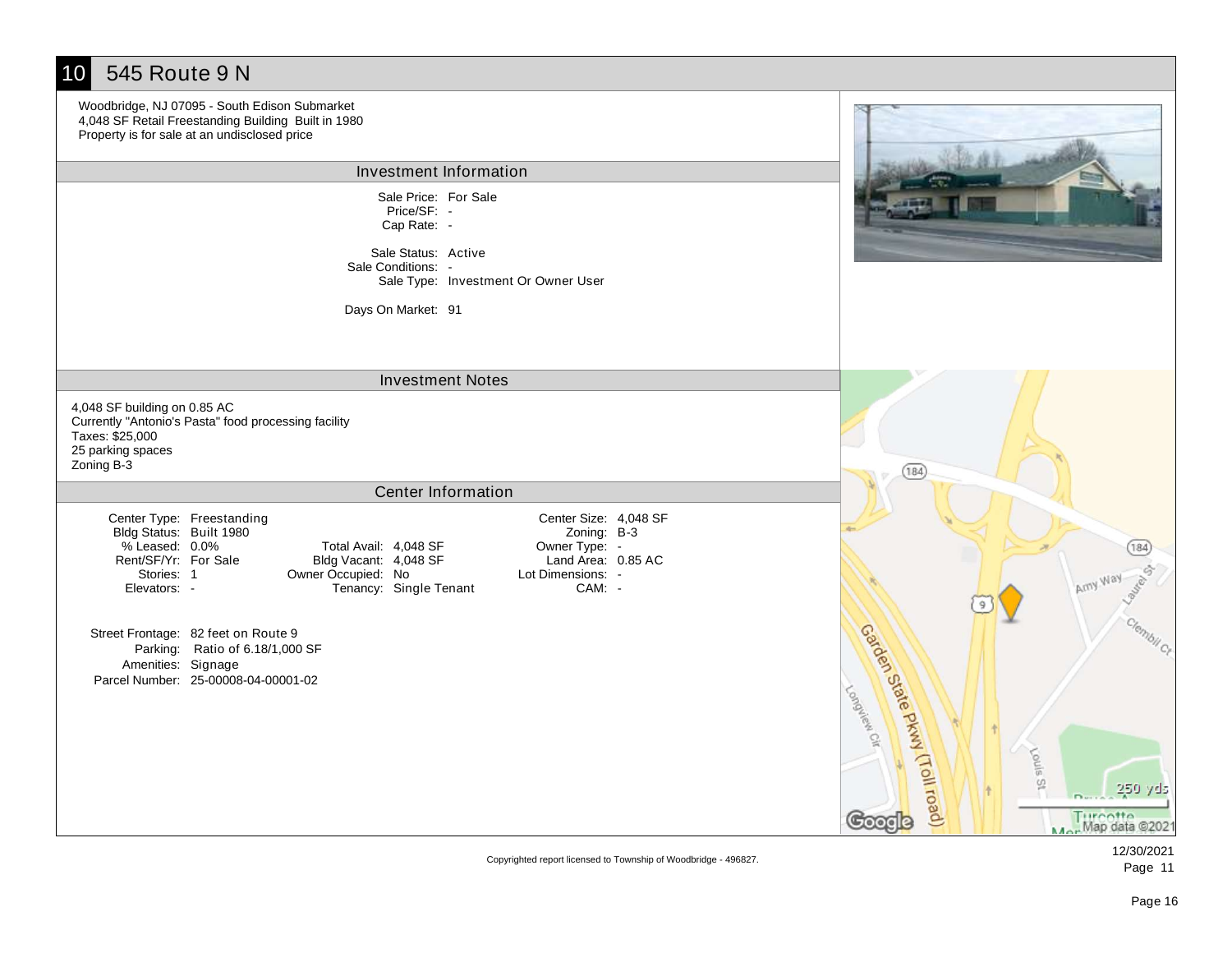# 11 1348-1352 St Georges Ave

Avenel, NJ 07001 - North Edison/Woodbridge Submarket 2,882 SF Retail Storefront Retail/Office Building Renovated in 2014 Built in 1954 Property is for sale at \$675,000 (\$234.21/SF)

## Investment Information

Sale Price: \$675,000 Cap Rate: - Price/SF: \$234.21

Sale Status: Active Sale Type: Investment Or Owner User Sale Conditions: -

Days On Market: 86



Pe Ave

Ē

**Butler** St

 $s$ lal $A_1$ 

# Center Information

| % Leased: 100.0%<br>Rent/SF/Yr: For Sale<br>Stories: 1<br>Elevators: - | Center Type: Storefront Retail/Office<br>Bldg Status: Built 1954, Renov 2014<br>Total Avail: 2,882 SF<br>Bldg Vacant: 0 SF<br>Owner Occupied: No | Tenancy: Multiple Tenant | Center Size: 2,882 SF<br>Zoning: B-3<br>Owner Type: No<br>Land Area: 0.17 AC<br>Lot Dimensions: -<br>CAM: | Midfield <sub>R</sub><br><sup>t</sup> Georges |
|------------------------------------------------------------------------|--------------------------------------------------------------------------------------------------------------------------------------------------|--------------------------|-----------------------------------------------------------------------------------------------------------|-----------------------------------------------|
| Loading Docks: None                                                    | Ceiling Height: -                                                                                                                                |                          |                                                                                                           |                                               |
|                                                                        | Street Frontage: 172 feet on Hyatt St<br>116 feet on St Georges Ave                                                                              |                          |                                                                                                           | Long Hill Rd                                  |
|                                                                        | Traffic Count: 0 cars per day on Hyatt St<br>0 cars per day on St Georges Ave                                                                    |                          |                                                                                                           |                                               |
|                                                                        | Parking: 20 free Surface Spaces are available; Ratio of 6.94/1,000 SF<br>Amenities: Freeway Visibility                                           |                          |                                                                                                           |                                               |
|                                                                        | Parcel Number: 25-00814-0000-00031                                                                                                               |                          |                                                                                                           | Chain O' Hills Rd                             |
|                                                                        |                                                                                                                                                  |                          |                                                                                                           |                                               |

Coot la Rd

12/30/2021 Page 12

Map data @2021

250 yds

ý

Copyrighted report licensed to Township of Woodbridge - 496827.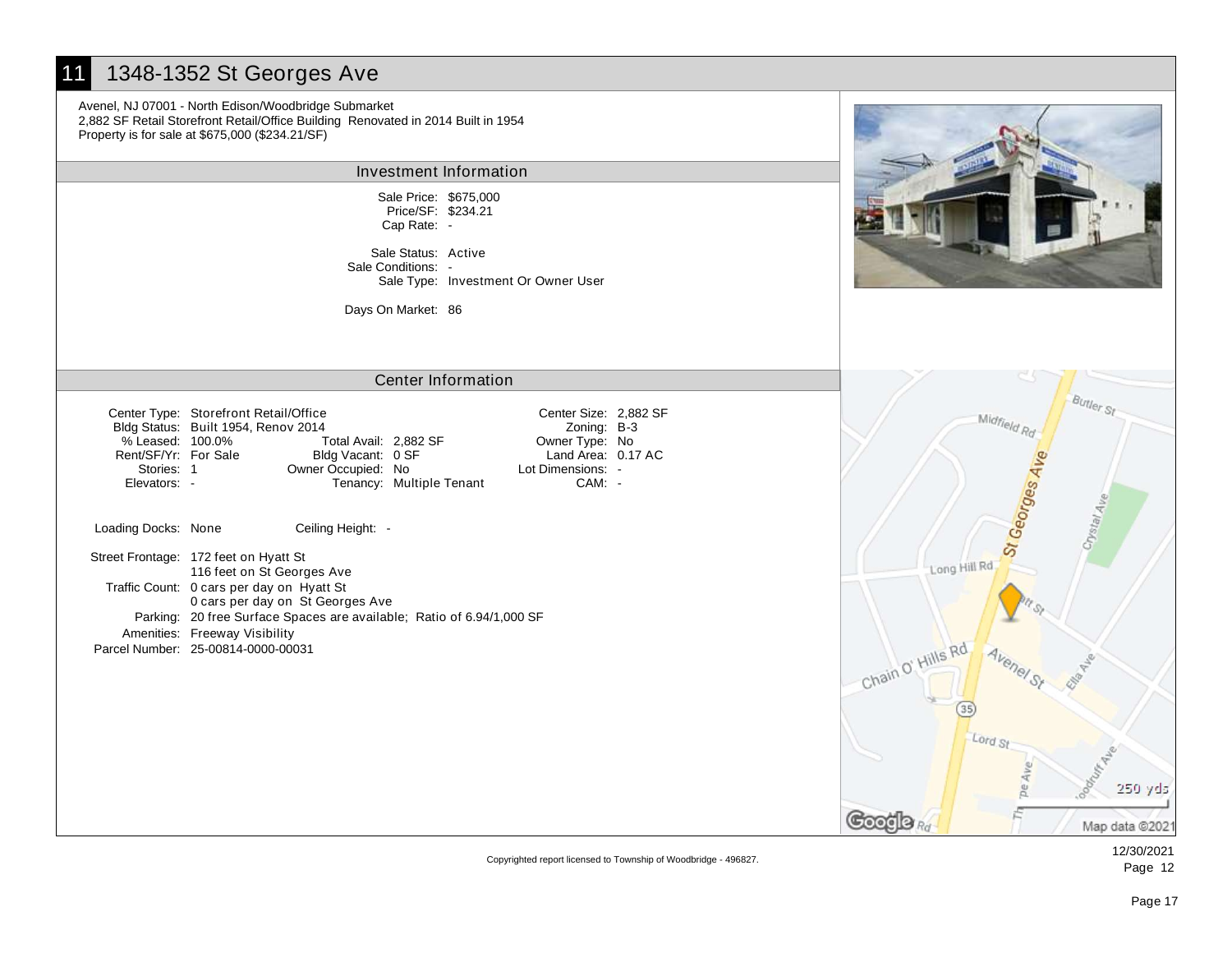# 12 670 Us Highway 1 N

Iselin, NJ 08830 - North Edison/Woodbridge Submarket 7,200 SF Retail Building Built in 2000 Property is for sale at an undisclosed price Investment Information Image Coming Soon Sale Price: For Sale Price/SF: - Cap Rate: - Sale Status: Active Sale Conditions: - Sale Type: Investment Days On Market: 895 Center Information Center Size: 7,200 SF Center Type: Retail Zoning: B-4 Bldg Status: Built 2000 % Leased: 100.0% Total Avail: 0 SF Owner Type: No Rent/SF/Yr: For Sale Land Area: -Bldg Vacant: 0 SF Owner Occupied: - Lot Dimensions: -Stories: 1 Elevators: - Tenancy:  $\sim$  CAM: -Street Frontage: 200 feet on Route 1 Parking: 62 Surface Spaces are available; Ratio of 7.11/1,000 SF Parcel Number: 25-00384-01-00010-01

**Coverto**  $\tau$ Mag 250 yds

ooode

Map data @2021

Copyrighted report licensed to Township of Woodbridge - 496827.